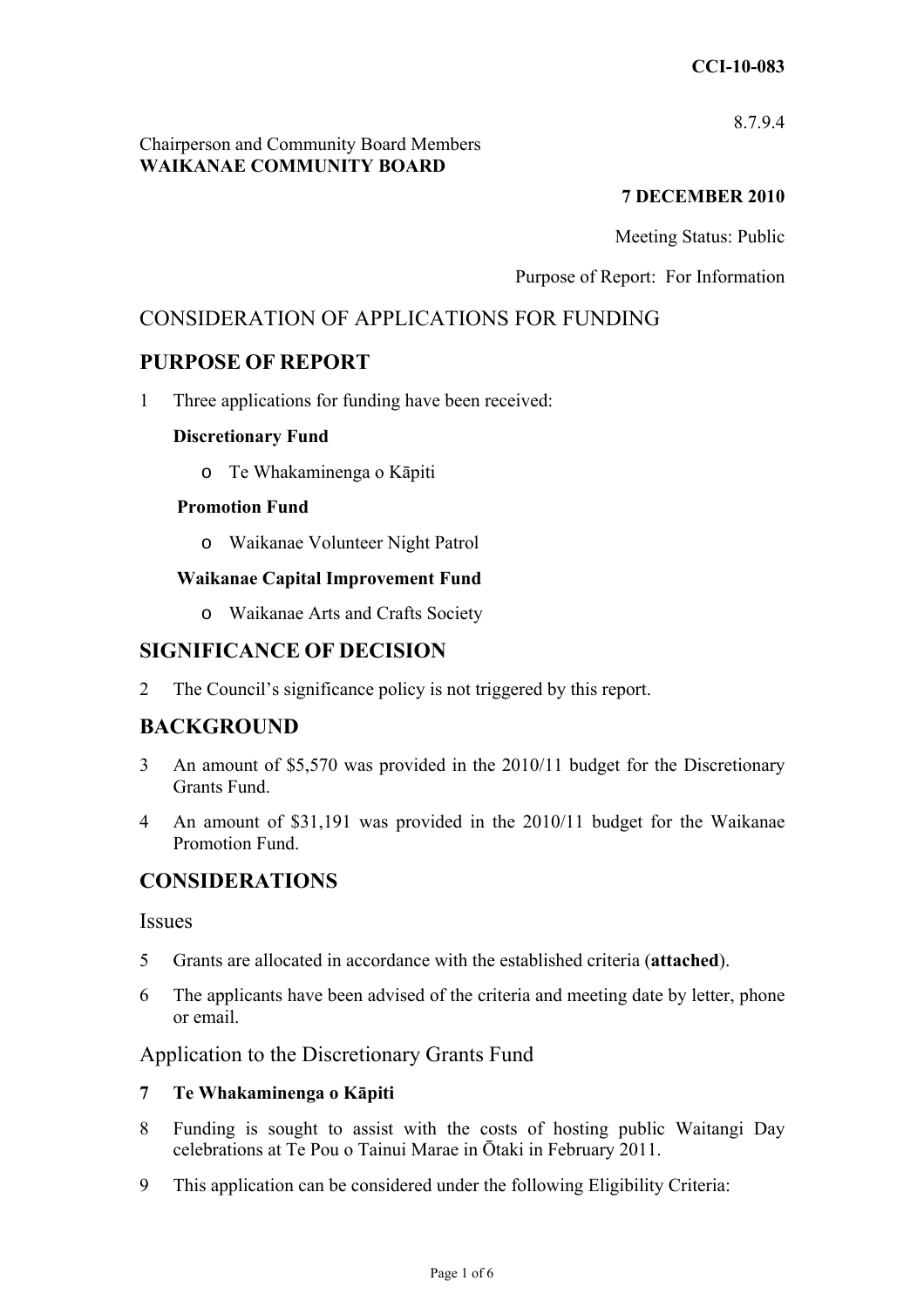• *Community, cultural or sports purposes, including travel both within New Zealand and overseas.* 

Application to the Promotion Fund

#### **10 Waikanae Volunteer Night Patrol**

Funding is being sought to enable the Volunteer Night Patrol to send three of its members to the 'Community Patrols of New Zealand National Training Seminar' in Dunedin in June 2011.

- 11 This application can be considered under the following Eligibility Criteria:
	- *Community, cultural or sports purposes, including travel both within New Zealand and overseas.*

Application to the Waikanae Capital Improvement Fund

#### **12 Waikanae Arts and Crafts Society**

Funding is sought to enable to the Society to construct a new concrete ramp leading into their clubrooms. This will assist members of the society and members of the public easier access into the building.

13 The Society initially submitted an application in July 2010. At that time, they were asked to confirm the ownership of the building. The Council's Leisure and Open Spaces Asset Manager has confirmed that this is a privately owned building on Council reserve land. He has conducted a site visit and confirmed his endorsement of the work. Since July, the applicant has also been approved an exemption from requiring a Building Consent. As some months have passed, the applicant has been asked to obtain updated quotes reflecting the change in GST. These were not readily available at the time of the report being written, but will be supplied to Board members prior to the meeting date.

| Fund                      | 2010/11<br><b>Budget</b><br><b>Allocation</b> | <b>Total Allocated</b><br>to Date | <b>Total Available</b><br>for Distribution |
|---------------------------|-----------------------------------------------|-----------------------------------|--------------------------------------------|
| Discretionary Grants Fund | \$5,570                                       | \$3,000                           | \$2,570                                    |
| Waikanae Promotion Fund   | \$31,191                                      | \$21,649                          | \$9,542                                    |

Financial Considerations

14 The following list shows grants made from the Waikanae Discretionary Grants and the Promotion Funds in the **2008/09** financial year, showing where report backs are yet to be received:

#### **Discretionary Fund Grants 08/09**

| Date   | <b>Recipient</b>  | Amount | <b>Purpose of Grant</b>                | <b>Report Back</b> |
|--------|-------------------|--------|----------------------------------------|--------------------|
| 9/9/08 | Kapiti Floral Art |        | \$38   Hall hire costs of the Waikanae | Reminded           |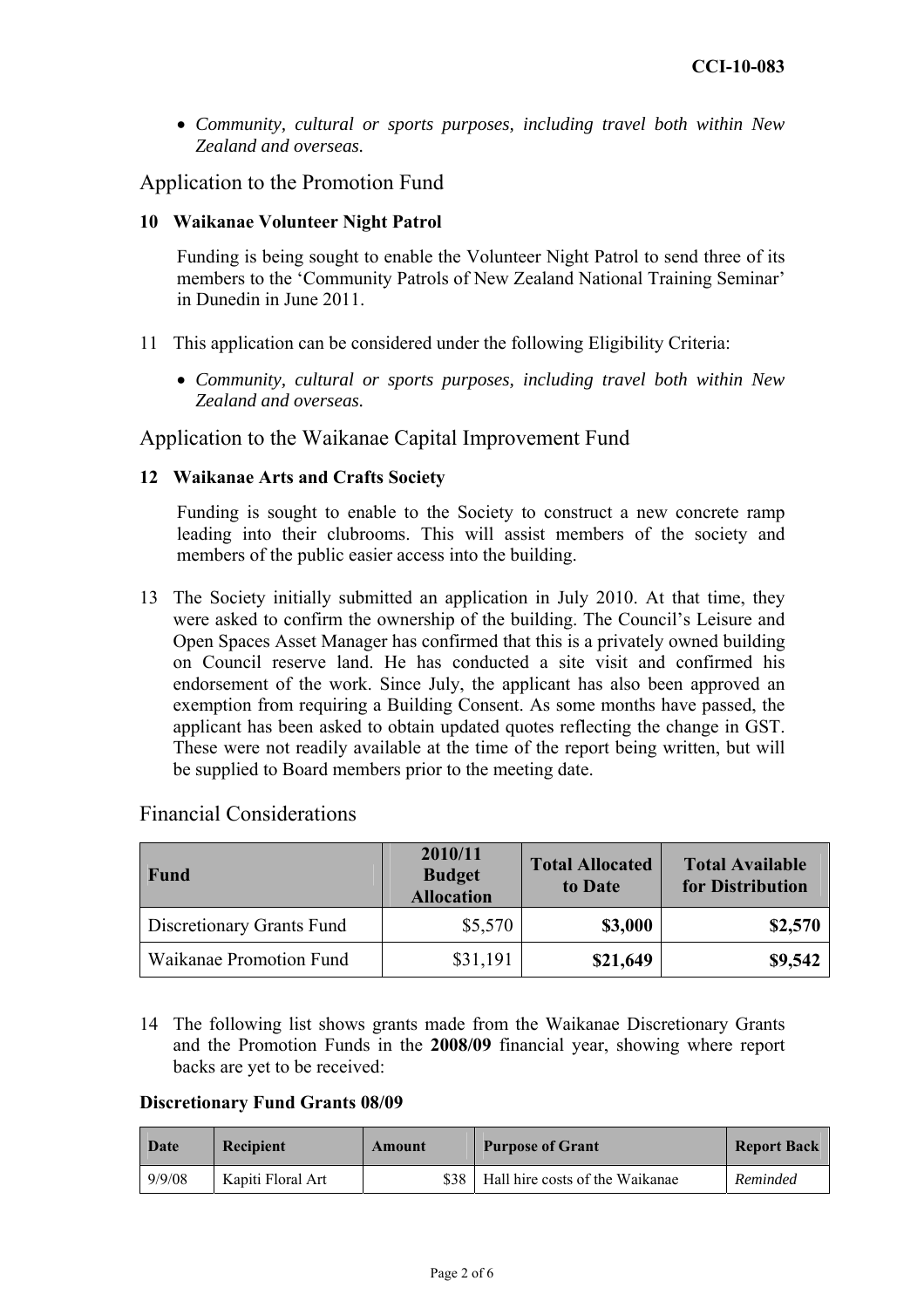| Date    | Recipient                 | Amount | <b>Purpose of Grant</b>                                                                                | <b>Report Back</b> |
|---------|---------------------------|--------|--------------------------------------------------------------------------------------------------------|--------------------|
|         | Club                      |        | Memorial Hall for the next six<br>months.                                                              |                    |
| 21/4/09 | Kapiti Floral Art<br>Club | \$34   | Hall<br>hire costs for<br>the<br>using<br>Waikanae Memorial Hall on 4th June<br>and 3rd December 2009. | Reminded           |

# **Promotion Fund Grants 08/09**

| Date   | Recipient    |        | <b>Amount</b>   Purpose of Grant                    | <b>Report Back</b> |
|--------|--------------|--------|-----------------------------------------------------|--------------------|
| 9/9/08 | Sport Kapiti | \$1500 | Annual Cycle Tour of Waikanae on<br>12 October 2008 | Reminded           |

#### **Waikanae Capital Improvement Fund 08/09**

| Date     | <b>Recipient</b>           |         | <b>Amount</b>   Purpose of Grant                                                                        | <b>Report Back</b>             |
|----------|----------------------------|---------|---------------------------------------------------------------------------------------------------------|--------------------------------|
| 29/06/09 | Rotary Club of<br>Waikanae | \$5,000 | To purchase computer and<br>communications equipment to<br>operate electronic message display<br>board. | Project<br>update<br>requested |

15 The following list shows all the grants made from the Waikanae Discretionary Grants and the Promotion Funds in the **2009/10** financial year showing where report backs have not yet been received, or are not yet due:

# **Discretionary Fund Grants 09/10**

| Date     | <b>Recipient</b>      | Amount | <b>Purpose of Grant</b>                                                                                                                                                        | <b>Report Back</b> |
|----------|-----------------------|--------|--------------------------------------------------------------------------------------------------------------------------------------------------------------------------------|--------------------|
| 6/10/09  | Jim Swift             | \$500  | of<br>To<br>with<br>the<br>assist<br>costs<br>participating in the qualifying event<br>of the Trusts New Zealand Open for<br>outdoor bowls.                                    | Reminded           |
| 17/11/09 | Esther O'Connor       | \$500  | To attend Outward Bound in January<br>2010                                                                                                                                     | Reminded           |
| 23/03/10 | Christie Osborne      | \$300  | To attend the Lower North Island and<br>National Secondary Schools sailing<br>competitions.                                                                                    | Received           |
| 4/05/10  | Kāpiti Ballet Society | \$500  | To assist with costs of running<br>annual Dance Festival Competition.                                                                                                          | Due Nov<br>2010    |
| 8/06/10  | Paul Fallon           | \$500  | To assist with the costs of attending<br>the wheelchair basketball national<br>selection tournament in Auckland.<br>and for hiring the Waikanae<br>Memorial Hall for training. | Due Dec<br>2010    |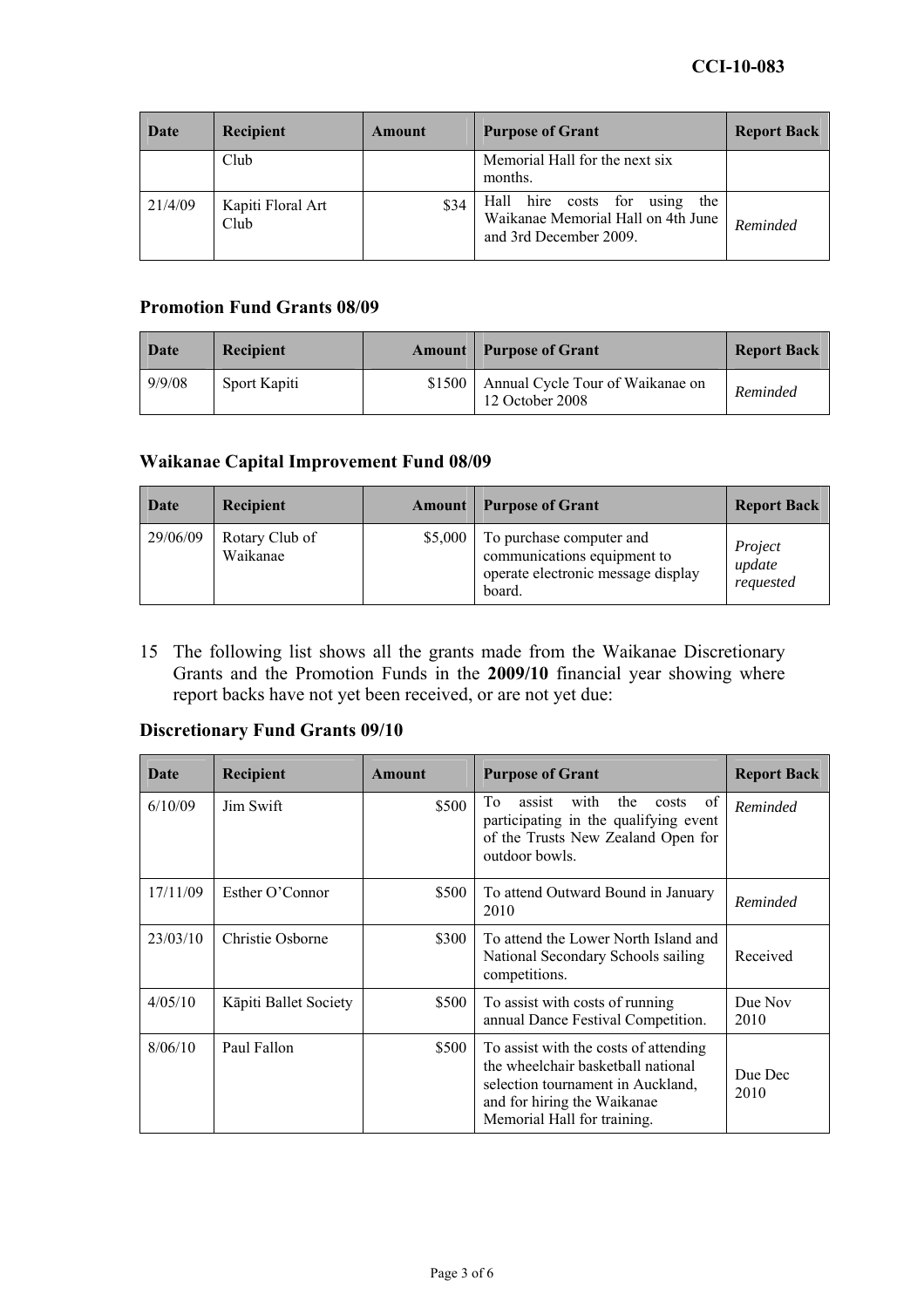#### **Promotion Fund Grants 09/10**

All report backs were received for this fund in the 09/10 year.

| Date     | Recipient                          | Amount      | <b>Purpose of Grant</b>                             | <b>Report Back</b>              |
|----------|------------------------------------|-------------|-----------------------------------------------------|---------------------------------|
| 22/04/10 | Waikanae Bowling<br>Club           | \$50,000    | Greens replacement project                          | Thank you<br>letter<br>received |
| 4/05/10  | Waikanae Volunteer<br>Fire Brigade | \$37,300    | To purchase new rescue equipment.                   | Received                        |
| 4/05/10  | Waikanae<br>Kindergarten           | \$16,586.56 | To remove old sandpit and construct<br>new sandpit. | Thank you<br>letter<br>received |

### **Waikanae Capital Improvement Fund Grants 09/10**

16 The following list shows all the grants made from the Waikanae Discretionary Fund, Promotion Fund and Capital Improvement Fund in the **2010/11** financial year:

| Date     | Recipient                | Amount  | <b>Purpose of Grant</b>                                                    | <b>Report Back</b> |
|----------|--------------------------|---------|----------------------------------------------------------------------------|--------------------|
| 27/07/10 | Allan Hallberg           | \$500   | To travel to Scotland to compete in<br>the 2010 World Duathlon Champs.     | Due Jan $2011$     |
| 27/07/10 | Jayne Parsons            | \$500   | To travel to Canada to compete in the<br>Para-cycling World Champs.        | Due Jan $2011$     |
| 27/07/10 | Sam Eddie                | \$500   | To travel to Canada to compete in the<br>Para-cycling World Champs.        | Due Jan $2011$     |
| 27/07/10 | Ann Bould                | \$500   | To travel to Scotland to compete in<br>the 2010 World Duathlon Champs.     | Due Jan $2011$     |
| 14/09/10 | Parkinson's Society      | \$500   | To assist with the rental costs of their<br>office located in Aputa Place. | Due Mar<br>2011    |
| 16/11/10 | Waikanae Cricket<br>Club | \$500   | To purchase three portable<br>scoreboards                                  | Due May<br>2011    |
|          | TOTAL                    | \$3,000 |                                                                            |                    |

# **Discretionary Fund Grants 2010/11**

# **Promotion Fund Grants 2010/11**

| Date     | Recipient                                        | Amount   | <b>Purpose of Grant</b>                                                                         | <b>Report Back</b> |
|----------|--------------------------------------------------|----------|-------------------------------------------------------------------------------------------------|--------------------|
| 27/07/10 | Kapiti Branch of the<br>Camellia Society<br>Inc. | \$275    | Hall hire of Waikanae Memorial Hall<br>to host 2010 Camellia Show.                              | Due Jan 2011       |
| 27/07/10 | Ngatiawa Retreat<br>Trust                        | \$15,000 | Building materials to extend and<br>renovate facilities which offer<br>emergency accommodation. | Due Jan $2011$     |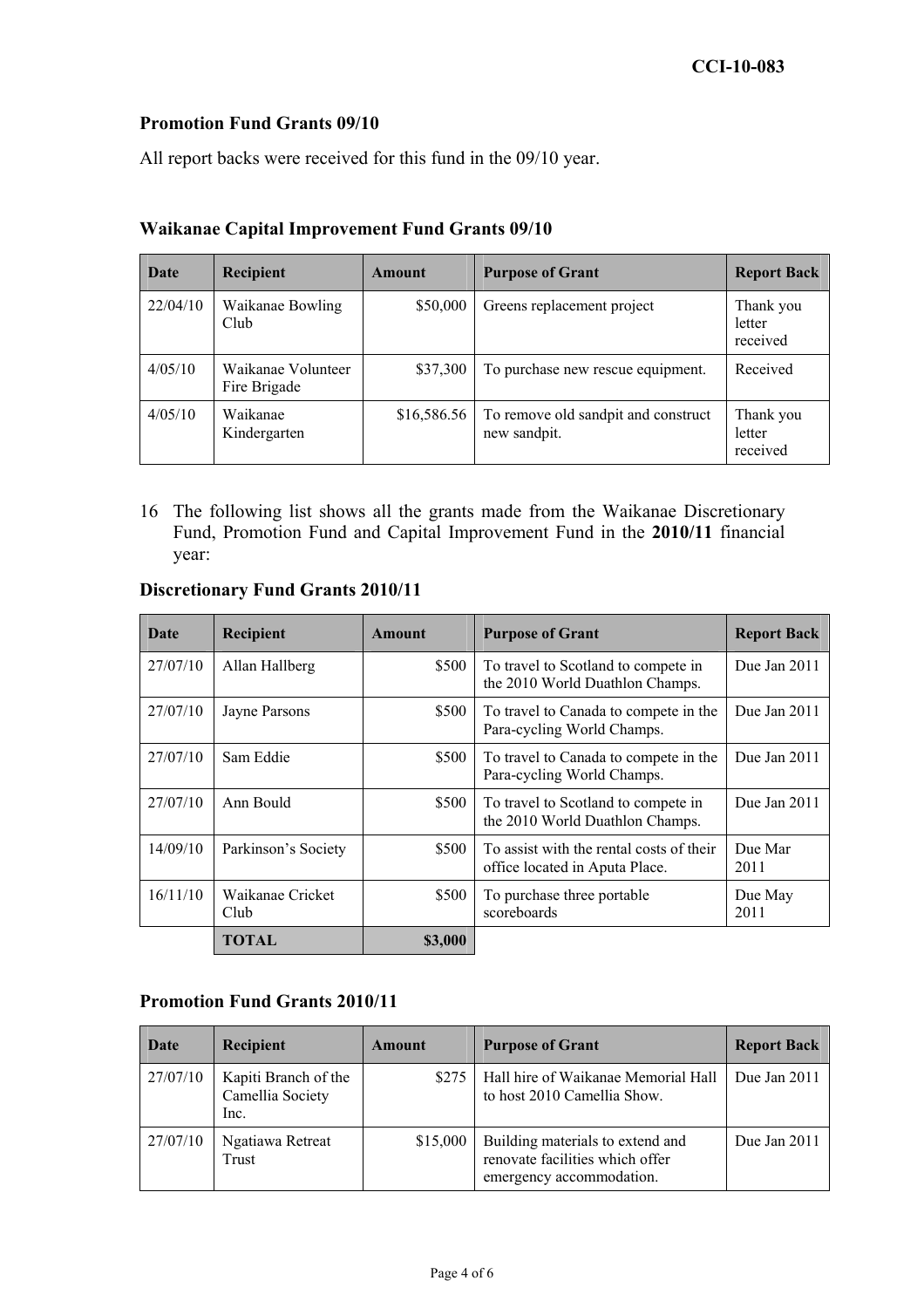| Date     | Recipient                 | Amount   | <b>Purpose of Grant</b>                                                                 | <b>Report Back</b>              |
|----------|---------------------------|----------|-----------------------------------------------------------------------------------------|---------------------------------|
| 14/09/10 | Waikanae Cameo<br>Society | \$500    | To assist with the rental costs of their<br>office located at Mahara Place.             | Due Mar<br>2011                 |
| 14/09/10 | Kāpiti Coast Quilters     | \$1,250  | To assist with hosting a quilting<br>event at the Waikanae Memorial Hall<br>in $2011$ . | Thank you<br>letter<br>attached |
| 14/09/10 | Lions Club of<br>Waikanae | \$3,284  | Printing promotional material for the<br>2011 Waikanae Super Garden Trail.              | Due Mar<br>2011                 |
| 14/09/10 | Waikanae Pony Club        | \$1,340  | To provide road calming measures                                                        | Due Mar<br>2011                 |
|          | TOTAL                     | \$21,649 |                                                                                         |                                 |

#### **Waikanae Capital Improvement Fund 2010/11**

| Date     | Recipient                | Amount                                           | <b>Purpose of Grant</b>                                                          | <b>Report Back</b>                                 |
|----------|--------------------------|--------------------------------------------------|----------------------------------------------------------------------------------|----------------------------------------------------|
| 27/07/10 | Kāpiti Plunket<br>Group  | \$3,170.90                                       | Carry out internal building upgrade<br>and purchase daily teaching<br>resources. | Due Jan<br>2011. (Thank<br>you letter<br>received) |
| 27/07/10 | Waikanae Bowling<br>Club | Loan of up to<br>\$28.281                        | To complete greens replacement<br>project.                                       | Due Jan 2011                                       |
|          |                          | This funding<br>has not yet<br>been<br>requested |                                                                                  |                                                    |
|          | TOTAL                    | \$31,451.98                                      |                                                                                  |                                                    |

# Delegation

17 The Waikanae Community Board has the delegated authority as at section D.7.6 of the Governance Structure, 11 December 2010:

*Authority to consider and approve the allocation of community-based grant funds as deemed appropriate under agreed criteria of both existing schemes and any granting schemes that may be approved through the Annual Plan process or the Long Term Council Community (LTCCP) process.* 

Also 7.7 of the Governance Structure, 11 December 2010 which is specific to the Waikanae Community Board:

*Authority to consider and make recommendations to Council on the proposed use of the Waikanae Capital Improvement Fund for the purpose of funding capital projects within the Waikanae Community Board boundary. This is for expenditure over and above the approved annual grant allocations from this fund.*